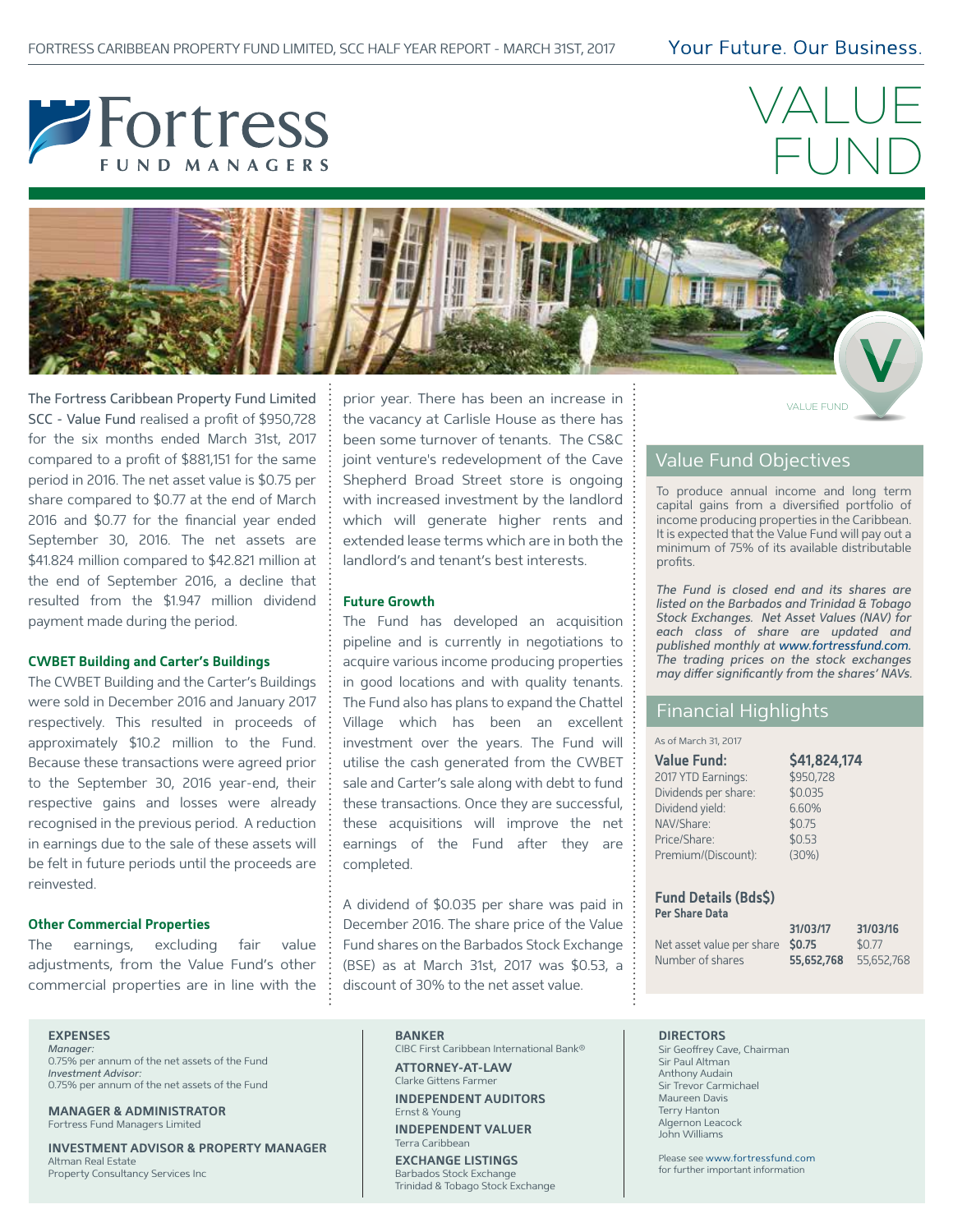## VALUE FUND



Carlisle House Location: Bridgetown, Barbados Tenantable Space: 48,426 square feet Property Type: Commercial



No. 24 Broad Street Location: Bridgetown, Barbados Tenantable Space: 14,000 square feet Property Type: Commercial



CS&C Joint Venture - 24% interest Location: Bridgetown, Barbados Property Type: Commercial



Chattel Village Location: Holetown, Barbados Tenantable Space: 8,000 square feet Property Type: Commercial



Sunset Mall - 24% interest Location: Sunset Crest, Barbados Property Type: Commercial building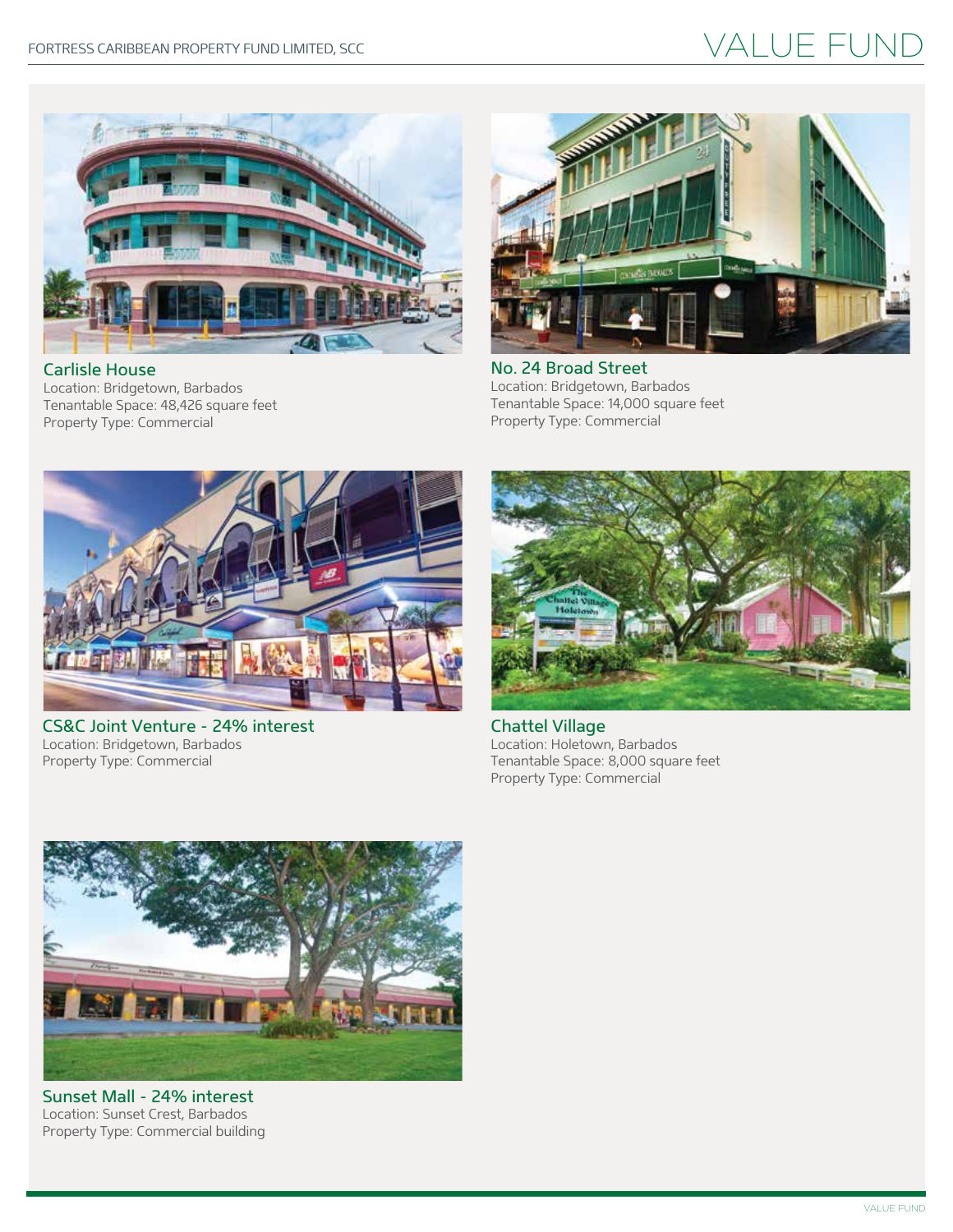### Unaudited Consolidated Statement of Financial Position **As At March 31, 2017**

|                                          | <b>Unaudited</b><br>Mar 31, 2017 | <b>Unaudited</b><br>Mar 31, 2016 | Audited<br>Sep 30,2016 |
|------------------------------------------|----------------------------------|----------------------------------|------------------------|
| Assets                                   |                                  |                                  |                        |
| Investment properties                    | 20,050,000                       | 38,980,000                       | 36,700,000             |
| Investment in associated companies       | 14,530,139                       | 17,524,814                       | 19,778,505             |
| Loans receivable                         | 6,500,000                        |                                  |                        |
| Cash and cash equivalents                | 13,917,337                       | 8,454,112                        | 8,294,962              |
| Financial assets at fair value           |                                  |                                  |                        |
| through profit or loss                   | 8,000                            | 8,000                            | 8,000                  |
| Due from related parties                 | 777.120                          | 225,296                          | 189,790                |
| Accounts receivable and prepaid expenses | 463,899                          | 419,996                          | 553,370                |
|                                          |                                  |                                  |                        |
| <b>Total assets</b>                      | 56,246,495                       | 65,612,218                       | 65,524,627             |
| <b>Liabilities</b>                       |                                  |                                  |                        |
| Accounts payable and accrued expenses    | 476,388                          | 334,247                          | 2,304,528              |
| Security and advanced deposits           | 341,743                          | 356,929                          | 347,052                |
| Loans payable                            | 10,580,000                       | 10,580,000                       | 10,580,000             |
|                                          |                                  |                                  |                        |
| <b>Total liabilities</b>                 | 11,398,131                       | 11,271,176                       | 13,231,580             |
| <b>Total assets less liabilities</b>     | 44,848,364                       | 54,341,042                       | 52,293,047             |
| Equity                                   |                                  |                                  |                        |
| Share capital                            | 37.209.540                       | 37,209,540                       | 37,209,540             |
| Retained earnings                        | 4,614,634                        | 5,723,030                        | 5,611,752              |
|                                          |                                  |                                  |                        |
| <b>Total shareholders' funds</b>         | 41,824,174                       | 42,932,570                       | 42,821,292             |
| Non-controlling interests                | 3,024,190                        | 11,408,472                       | 9,471,755              |
|                                          | 44,848,364                       | 54,341,042                       | 52,293,047             |
| Net asset value per share                | 0.75                             | 0.77                             | 0.77                   |
|                                          |                                  |                                  |                        |

## Unaudited Consolidated Statement of Comprehensive Income **For the six month period October 1, 2016 - March 31, 2017**

*(expressed in Barbados Dollars)*

|                                                                                                     | <b>Unaudited</b><br>Six month period | Unaudited<br>Six month period      | Audited<br>Year ended    |
|-----------------------------------------------------------------------------------------------------|--------------------------------------|------------------------------------|--------------------------|
|                                                                                                     | Oct 1, 2016 -<br>Mar 31, 2017        | Oct 1, 2015 -<br>Mar 31, 2016<br>s | Sep 30,2016<br>s         |
| Revenue                                                                                             |                                      |                                    |                          |
| Net rental income                                                                                   | 850,326                              | 1,329,198                          | 1,808,312                |
| Fair value losses on investment<br>property<br>Lease surender fee<br>Share of income of investments | (150,000)                            | (6,395,000)<br>5,925,000           | (8,820,171)<br>5,925,000 |
| using equity accounting                                                                             | 847,634                              | 825,592                            | 3,079,283                |
| Gain on sale of property                                                                            | 47,205                               |                                    |                          |
| Interest income                                                                                     | 12,686                               | 11,107                             | 33,441                   |
| Dividend income                                                                                     | 2,750                                | 64                                 | 64                       |
| Other income                                                                                        | 8,820                                | 9,960                              | 9,960                    |
| <b>Total investment income</b>                                                                      | 1,619,421                            | 1,705,921                          | 2,035,889                |
| <b>Expenses</b>                                                                                     |                                      |                                    |                          |
| Interest Expense                                                                                    | 241,312                              | 240,000                            | 478,688                  |
| Fund management fees                                                                                | 158,687                              | 164,670                            | 324,458                  |
| Investment advisor fees                                                                             | 158,687                              | 164,670                            | 324,458                  |
| Provision for selling costs on                                                                      |                                      |                                    |                          |
| sale of property<br>Professional fees                                                               |                                      |                                    | 1,755,500<br>121,768     |
| Impairment charge on receivable                                                                     | 83,079                               | 83,735                             | 3,086                    |
| Office and administrative expenses                                                                  | 9,775                                | 10.143                             | 18,504                   |
| Directors and subcommittee fees                                                                     | 14,718                               | 14,718                             | 29,437                   |
| <b>Operating expenditure</b>                                                                        | 666,258                              | 677,936                            | 3,055,899                |
| Total comprehensive income for the period 953,163                                                   |                                      | 1,027,985                          | (1,020,010)              |
| Attributable to:                                                                                    |                                      |                                    |                          |
| Cellular property fund shareholders                                                                 | 950,728                              | 881,151                            | 769,873                  |
| Non-controlling interests                                                                           | 2,435                                | 146,834                            | (1,789,883)              |
| Total comprehensive income for the period 953,163                                                   |                                      | 1,027,985                          | (1,020,010)              |
| Earnings per share                                                                                  | \$0.02                               | \$0.02                             | \$0.01                   |
|                                                                                                     |                                      |                                    |                          |

## VALUE FI

|              | Date       | <b>Net</b><br><b>Assets</b> | Total<br><b>Shares</b><br>O/S | <b>Net Asset</b><br>Value/<br><b>Share</b> | Closing<br>Share<br>Price | Premium/<br><b>Discount</b> | <b>BSE</b><br>Local<br>Index |
|--------------|------------|-----------------------------|-------------------------------|--------------------------------------------|---------------------------|-----------------------------|------------------------------|
|              | 31-Mar     | \$42,932,570                | 55,652,768                    | \$0.77                                     | \$0.61                    | $-20.9%$                    | 2,478.82                     |
|              | 30-Apr     | \$43,093,027                | 55,652,768                    | \$0.77                                     | \$0.45                    | $-41.9%$                    | 2,480.11                     |
|              | 31-May     | \$43,263,620                | 55,652,768                    | \$0.78                                     | \$0.61                    | $-21.5%$                    | 2,488.60                     |
|              | $30 - Jun$ | \$41,757,159                | 55,652,768                    | \$0.75                                     | \$0.60                    | $-20.0%$                    | 2,528.63                     |
| $\mathbf{v}$ | $31 - Ju$  | \$41,930,187                | 55,652,768                    | \$0.75                                     | \$0.60                    | $-20.4%$                    | 2,533.78                     |
| <b>SIG</b>   | 31-Aug     | \$42,128,671                | 55,652,768                    | \$0.76                                     | \$0.52                    | $-31.3%$                    | 2,540.63                     |
|              | 30-Sep     | \$42,821,292                | 55,652,768                    | \$0.77                                     | \$0.58                    | $-24.6%$                    | 2,566.98                     |
|              | 31-Oct     | \$42,991,165                | 55,652,768                    | \$0.77                                     | \$0.55                    | $-28.8%$                    | 2,590.09                     |
|              | 30-Nov     | \$43,145,160                | 55,652,768                    | \$0.78                                     | \$0.55                    | $-29.1%$                    | 2,593.23                     |
|              | 31-Dec     | \$41,396,927                | 55,652,768                    | \$0.74                                     | \$0.55                    | $-26.1%$                    | 2,598.89                     |
|              | 31-Jan     | \$41,602,407                | 55,652,768                    | \$0.75                                     | \$0.54                    | $-27.8%$                    | 2,621.36                     |
| Ιõ           | 28-Feb     | \$41,756,273                | 55,652,768                    | \$0.75                                     | \$0.54                    | $-28.0%$                    | 2,819.18                     |
|              | 31-Mar     | \$41,824,172                | 55,652,768                    | \$0.75                                     | \$0.53                    | $-29.5%$                    | 2,866.91                     |

Movement in total assets, NAV (excluding dividends),

closing share price & premium/discount



## Investment Returns - March 31st 2017 *(including dividends)*

|                    | 3 months | 6 months | 1 year  | <b>Since</b><br>inception<br>(Oct 1st 2013) |
|--------------------|----------|----------|---------|---------------------------------------------|
| <b>Share price</b> | $-3.6\%$ | $-2.6%$  | $-7.4%$ | $17.3\%$                                    |
| <b>NAV</b>         | 1.0%     | 22%      | $2.0\%$ | 3.0%                                        |

Returns longer than one year are annual compound returns.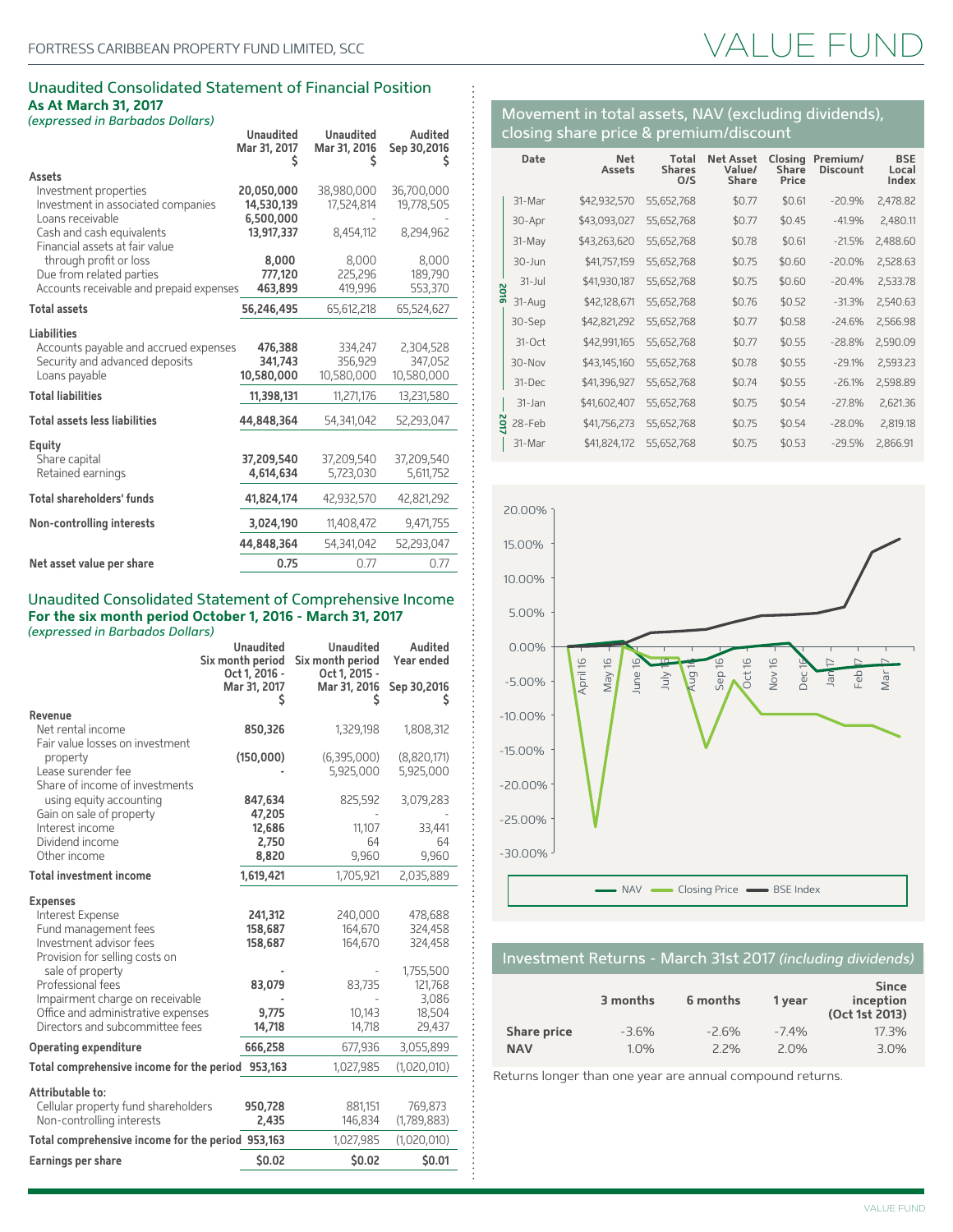Your Future, Our Business,



# DEVELOPME FUND



The Fortress Caribbean Property Fund Limited SCC - Development Fund realised a loss of \$332,477 for the six months ended March 31st, 2017 compared to a loss of \$320,801 over the same period in 2016. The net asset value is \$0.43 per share down from \$0.46 a year ago. The net assets are \$23.7 million compared to \$24 million for the financial year ended September 30, 2016.

#### **Acquisition and Sales**

During the six months ended March 31st, 2017 Apes Hill Lot I-4 was sold and Apes Hill Polo Villa #18 was purchased in related transactions aimed at moving closer to realising value from the Fund's portfolio.

The Fund also agreed to sell Rockley Cane Garden and Limegrove Hillside Villa for prices close to appraised market values. It is expected that these transactions will close within a few months after undergoing the standard legal process associated with a real estate sale.

Proceeds of sales will first be used to fund expenses and obligations of the Fund and any surplus will be used to repurchase shares. Management's focus remains on realising value from sales of the Fund's properties.

The share price of the Development Fund shares on the Barbados Stock Exchange (BSE) as of March 31, 2017 was \$0.15, a 65% discount to the net asset value.

DEVELOPMENT FUND

## Development Fund Objectives

Realise value in the medium term on its portfolio of development properties in the Caribbean, and return capital to shareholders. It is not expected that the Fund will pay a regular dividend.

*The Fund is closed end and its shares are listed on the Barbados Stock Exchange. Net Asset Values (NAV) for each class of share are updated and published monthly at www.fortressfund.com. The trading prices*  on the stock exchange may differ *significantly from the shares' NAVs.*

## Financial Highlights

#### As of March 31, 2017

| Development Fund: \$23,703,670 |                |
|--------------------------------|----------------|
| 2017 YTD Earnings/(Loss):      | $($ \$332,477) |
| Dividends per share:           | nil            |
| NAV/Share:                     | \$0.43         |
| Price/Share:                   | \$0.15         |
| Premium/(Discount):            | (65%)          |

**Fund Details (Bds\$) Per Share Data**

|                           | 31/03/17          | 31/03/16   |
|---------------------------|-------------------|------------|
| Net asset value per share | S <sub>0.43</sub> | \$0.46     |
| Number of shares          | 54,539,676        | 54,549,676 |



### **EXPENSES**

*Manager:*  0.375% per annum of the net assets of the Fund *Investment Advisor:*  0.375% per annum of the net assets of the Fund

**MANAGER & ADMINISTRATOR** Fortress Fund Managers Limited

**INVESTMENT ADVISOR & PROPERTY MANAGER** Altman Real Estate Property Consultancy Services Inc

#### **BANKER**

CIBC First Caribbean International Bank®

**ATTORNEY-AT-LAW** Clarke Gittens Farmer **INDEPENDENT AUDITORS**

Ernst & Young

**INDEPENDENT VALUER** Terra Caribbean

**EXCHANGE LISTINGS** Barbados Stock Exchange Trinidad & Tobago Stock Exchange

#### **DIRECTORS**

Sir Geoffrey Cave, Chairman Sir Paul Altman Anthony Audain Sir Trevor Carmichael Maureen Davis Terry Hanton Algernon Leacock John Williams

Please see www.fortressfund.com for further important information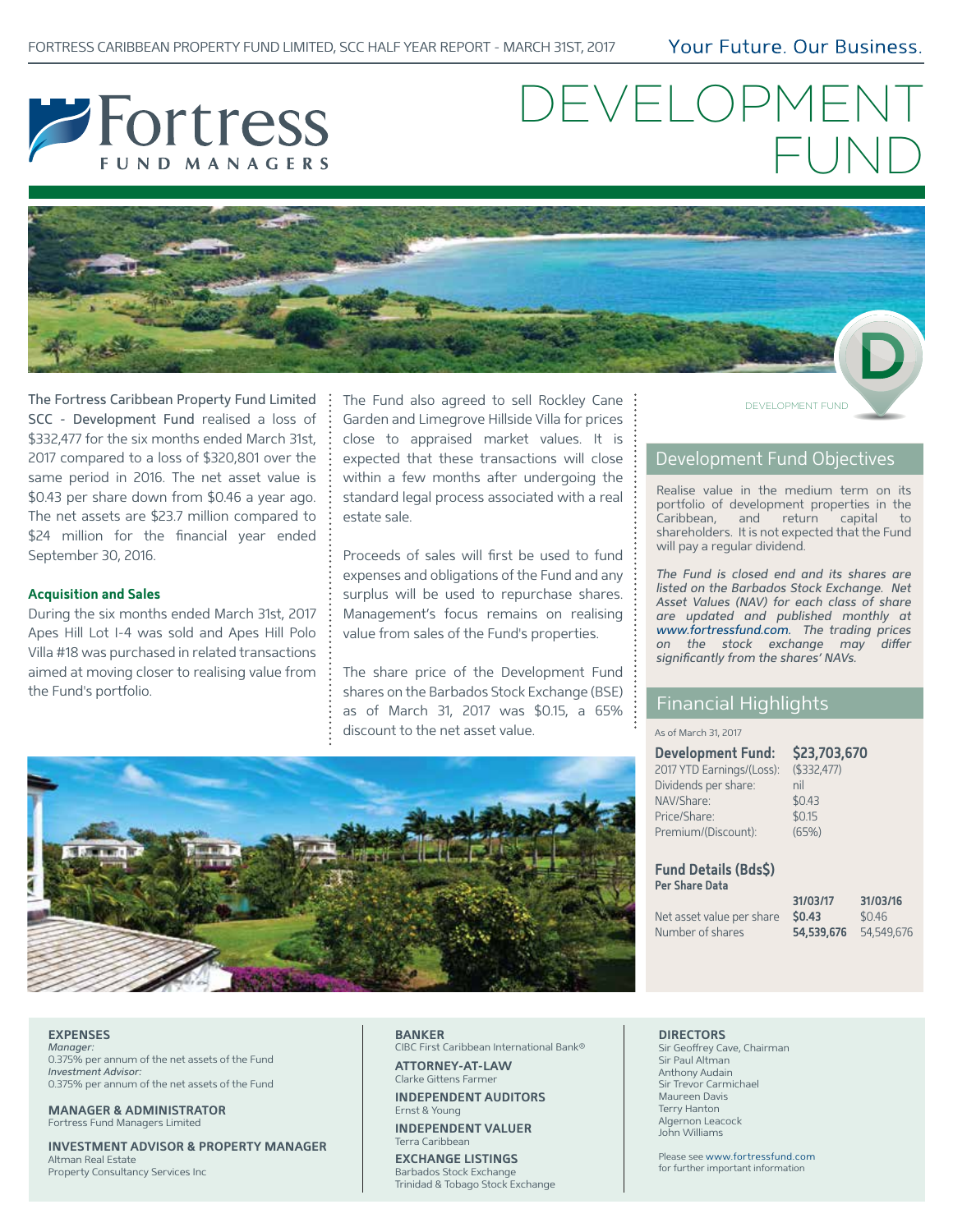## DEVELOPMENT FUND



Holder's Site Location: St. James, Barbados Size: 158,000 square feet Property Type: Residential



Lion Castle Lot 21 Location: Lion Castle, Barbados Size: 45,865 square feet Property Type: Undeveloped residential lands

Apes Hill Polo Villa #3 Location: Waterhall, Barbados Size: 2,686 square feet (floor area) 7,500 square feet (land area) Property Type: Residential unit



Villas on the Green Location: Cap Estate, St. Lucia Size: 18 acres Property Type: Residential Development



Wotton Lands Location: Wotton, Barbados Size: 6.2 acres Property Type: Undeveloped commercial lands



Rockley Central Area Location: Rockley, Barbados Property Type: Undeveloped lands











## Lower Estate Lands

Location: Lower Estate, Barbados Size: 539,310 square feet Property Type: Commercial subdivision - 14 lots

Rockley Cane Garden

Location: Rockley, Barbados Size: 151,781 square feet (gross) Property Type: Undeveloped lands

Apes Hill Polo Villa #18

Location: Waterhall, Barbados Size: 2,686 square feet (floor area) 7,500 square feet (land area) Property Type: Residential unit

Lime Grove Hillside Villa Location: Lime Grove, Barbados

Size: 3,433 square feet (floor area) Property Type: Residential unit

#### Canouan Land Location: Canouan Island, St. Vincent Size: 3.92 acres Property Type: Undeveloped residential lands